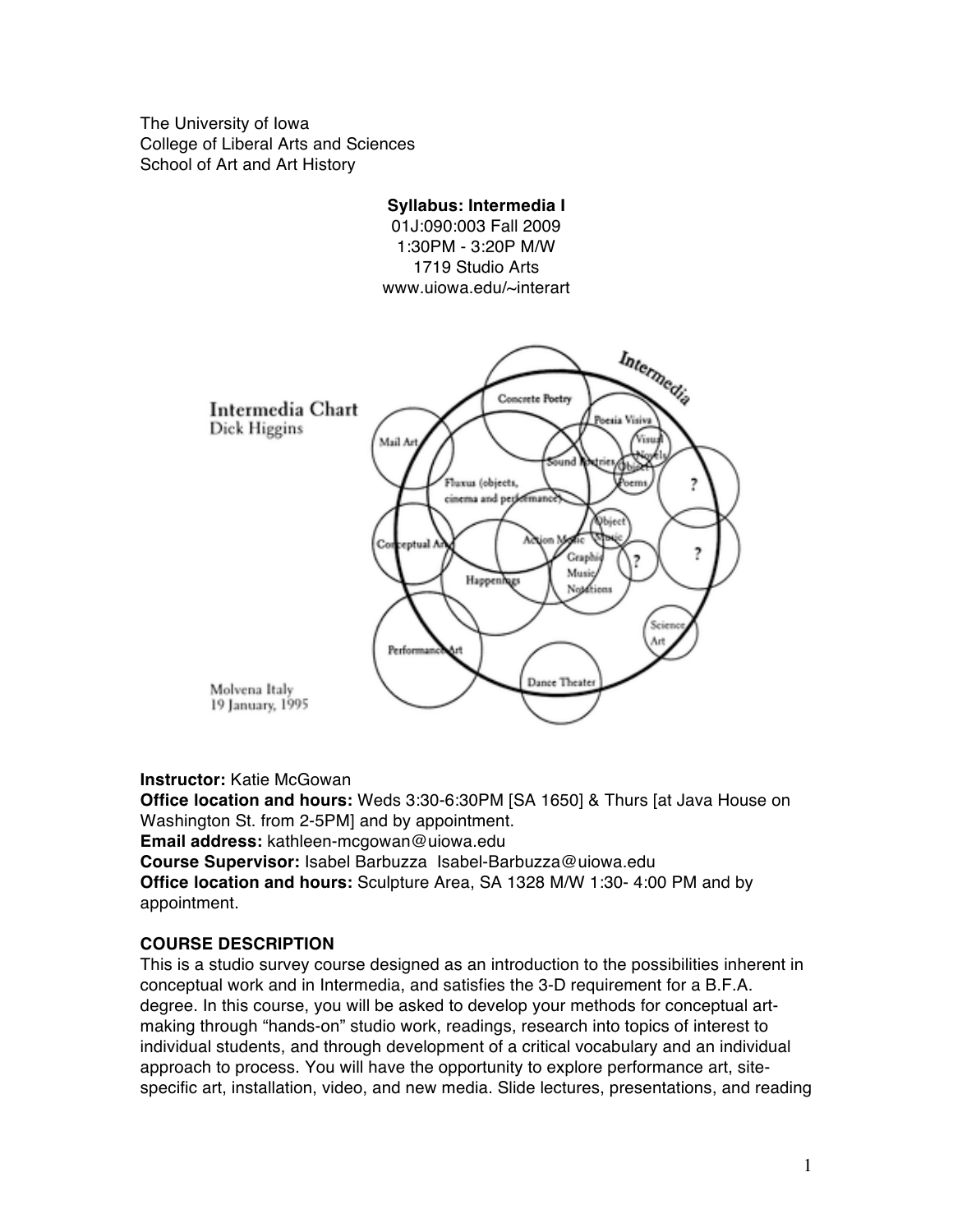assignments provide a historical context to investigations into the media unique to the development of intermedia art forms.

**Prerequisites:** Basic Drawing and Design Fundamentals.

# **COURSE STRUCTURE**

Class time will be used for discussion of relevant artists and critical issues, as well as student critiques. Students will be responsible for four major projects and an open house presentation over the course of the semester, accompanied by smaller exercises, homework and readings. These projects will be explorations into the concepts and methods that we will discuss in historical and critical context, and will be completed, for the most part, outside of class time, directed by in-class progress presentations and individual discussion with the instructor. Students are expected to work a minimum of two hours outside of class for every hour of in-class time.

# **CRITIQUES**

Studio critiques are an extremely useful resource for the development of ideas, and your full participation is absolutely required. We will discuss methods for quality critiques and students will be encouraged to direct the critique. Sharing your work with the class will give you a chance to articulate ideas about your work and to get feedback from your peers. Grades will be assigned to each of the projects based on personal growth, strength of concept, ability to defend choices, motivation, and enthusiasm.

# **DOCUMENTATION**

You will be expected to document all of your work this semester. Digital still cameras are available for checkout from the DeckLab. We also have a still and video camera available for use during class. Keep in mind that you will be expected to present a final portfolio at the end of the semester (may be hard copy, CD or DVD, or a website).

# **OPEN HOUSE**

Each semester, Intermedia participates in the SAAH Open House. This is a fantastic opportunity for you to exhibit your work and participate in the community of peers in Intermedia and the School of Art at large. Each student will participate. I hope that this will prove to be an exciting, challenging and fun highlight for the semester.

# **Grading System**

The total number of available points is subject to change according to the needs of this particular class.

| <b>Assignment</b>                        | <b>Points Available</b> | <b>Student Score</b> |
|------------------------------------------|-------------------------|----------------------|
| Attendance                               | 95                      |                      |
| Participation (in class and on the blog) | 50                      |                      |
| Projects--4 x 25pts                      | 100                     |                      |
| Presentation                             | 25                      |                      |
| Final Portfolio-incl. Open House         | 30                      |                      |
| documentation.                           |                         |                      |
| <b>TOTAL points available in class</b>   | 300                     |                      |

 $A =$  active participation in class discussions and critiques, full and thoughtful engagement with readings, the highest level of attention to both craft and conceptual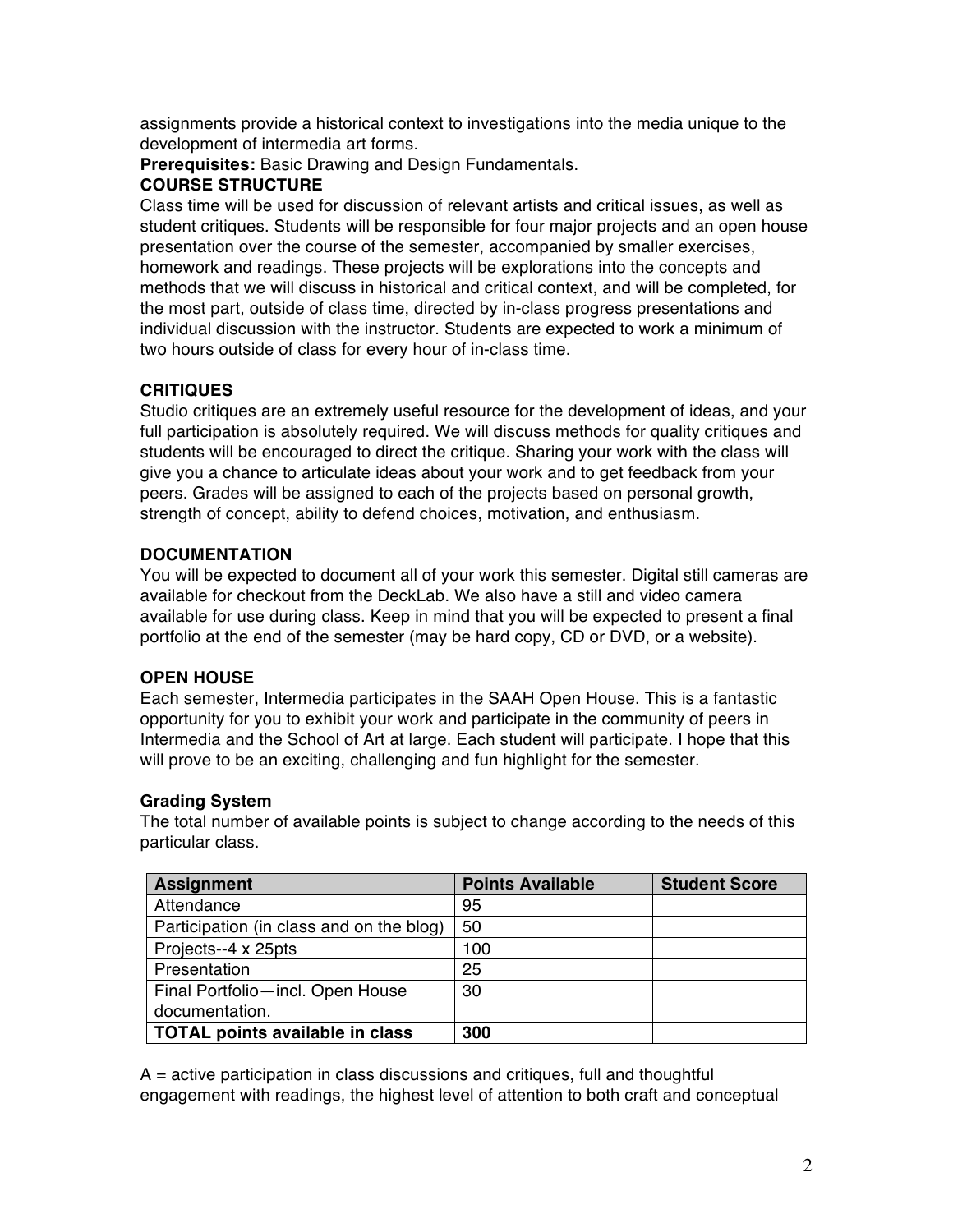development in projects, and the highest level of personal initiative in furthering one's own learning and art production.

 $B =$  thoughtful engagement with assignments, active participation in class discussions, and evidence of independent research

 $C =$  adequate engagement in discussions and work, lack of initiative regarding independent research

D = serious lack of effort in craft and conceptual development of artwork, no in-class participation, dormant intellectual attitude

 $F =$  failure to meet basic requirements for completion of the course

# **Course Policies:**

First and foremost, I want all of you to know that I am available for you. Good communication between a student and instructor often makes the difference between a successful and unsuccessful class experience.I expect you to take on the responsibility of contacting me with any questions or concerns about this class. You can reach me via e-mail at any time (I check it often!), during office hours and also by appointment.

# **Cell phones, iPods, handheld games, and BlackBerry devices must be silenced and put away. I don't want to see them out or in your ears; see you looking at them, or hear them during class!**

**Decorum:** As your instructor, I am committed to fostering a rigorous and respectful learning environment. Due to the nature of the critique format, it is especially important to consider the ways in which we articulate our opinions. This is a great opportunity to apply sensitive cross-cultural communication skills. Your collaboration in this effort is key to building a nurturing and artistically challenging group dynamic.

# **Materials and Safety:**

Be aware that our building has a shared air circulation system. Therefore, it is ABSOLUTELY PROHIBITED to use any solvents, turpenoids, spray paint, or any fumeproducing chemicals in this building. Other materials that are prohibited by the Intermedia area include: guns, blood or other bodily fluids, live animals, smoke (including fog machines), fire, alcohol, broken television tubes (which contain lead), or any other substance that presents an excessive health risk to you or other students. Be aware of the toxicity of your materials and if you are uncertain about anything, just ask.

# **A note on supplies:**

This is a practice-based art class. There is a \$30 course fee. Please be prepared to spend between \$0-250 on art supplies over the course of the semester, depending on what kind of work you want to make. YOU are responsible for procuring your own materials. This includes, but is not limited to, paper, tape, glue, scissors, paint, extension cords, clamp lights, mini DV tapes, and whatever else you need to make your work. Intermedia has a small amount of electronics available for Open House or class-time checkout.

# **Concerns or complaints:**

I am very interested in making this class useful to you. Please be open about concerns or complaints that may arise and I will do my best to work them out with you. You may contact professor of record, Isabel Barbuzza, isabel-barbuzza@uiowa.edu, if a resolution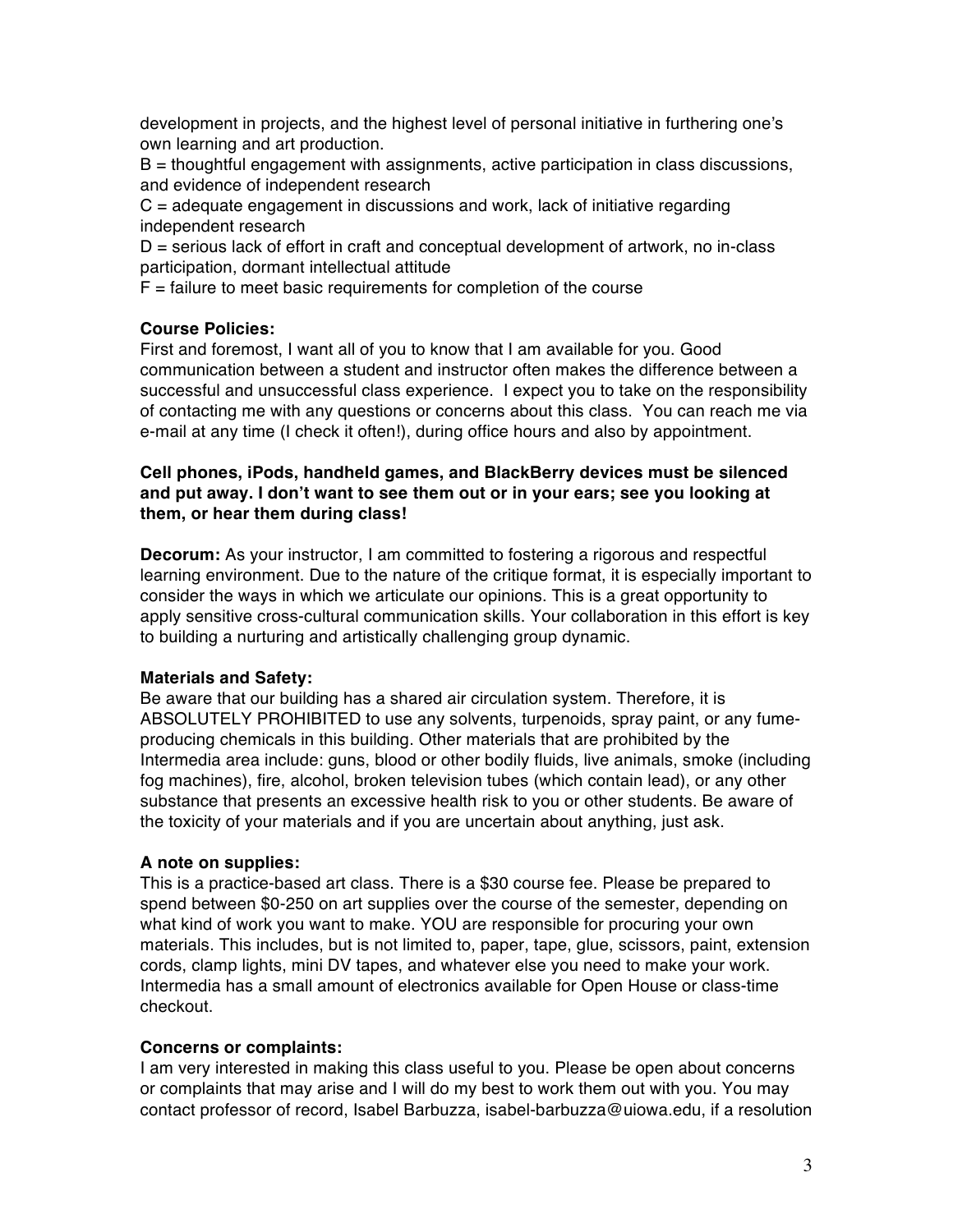is not forthcoming. In addition, you may see the Undergraduate Academic Advisor, Evelyn Acosta-Weirich (evelyn-weirich@uiowa.edu).

## **Course attendance:**

Class meets twice per week from **1:30PM - 3:20PM, M/W**. To maintain an atmosphere that supports experimentation and artistic growth, you need to be in class on time and stay for the entire session. Please keep me informed if you are unable to attend for any reason, preferably in advance. As a rule, late work is NOT accepted. Absences during class discussions, presentations, critiques and demonstrations; as well as patterns of tardiness, absence, or early departure will profoundly effect your final grade.

After two absences your grade will be negatively affected. Students who miss more than 25% of class meetings will not pass the course. Students are expected to complete all assignments by the given deadlines. Absence from class has no effect on the due date of any given assignment.

## **COURSE CALENDAR**

(This is tentative and subject to change—I will post changes to the blog as they come up). For each session you need to arrive with note-taking materials and annotated copies of the reading. I strongly suggest a sketchbook or journal just for this class.

# WEEK 1

August 24: Introductions, syllabus, and area tour. Brief discussion of Intermedia, Duchamp, seeing vs. looking, Check out Intermedia I blog—post 2 images from one of your favorite artists and do the reading for Wednesday!

August 26: Discussion of Intermedia's origins from Duchamp, Richter – Dada – Fluxus – concept art. Readings: Duchamp: The Creative Act, 1957. Dick Higgins: Statement on Intermedia 1966.

Dialogue on readings. **Assign Project 1 (due Aug 31)**

# WEEK 2

August 31: **Critiques: Project 1**. Dadaist and Futurist performances, Tristan Tzara, Hermann Nitsch, Viennese Actionism, Arthur Craven. View samples of Yves Klein, Allan Kaprow, Krysztof Wodiczko, Michael Rakowitz, Felix Gonzalez Torres, Lucy Orta, and Ilya Kabakov.

September 2: **Critiques: Project 1**. Introduction to performance art: Marina Abromovic, Joseph Beuys, Guillermo Gómez-Peña, Vito Acconci, Carolee Shneeman, Karen Finlay. Laurie Anderson, Chris Burden, Allen Kaprow.

Readings**:** CHRIS BURDEN – Untitled Statement (1975). Rosalee Goldberg: Performance Art: From Futurism to the Present (Excerpt).

# WEEK 3

September 7: **Critiques: Project 1** Sound and Sounds poetry: Kurt Schwitters-Ursonate, George Antheil- Ballet Mécanique, John Cage, Merzbow, Cabaret Voltaire, Steve Rowell. Reading—\*See Blog posts--*Silence* (Cage).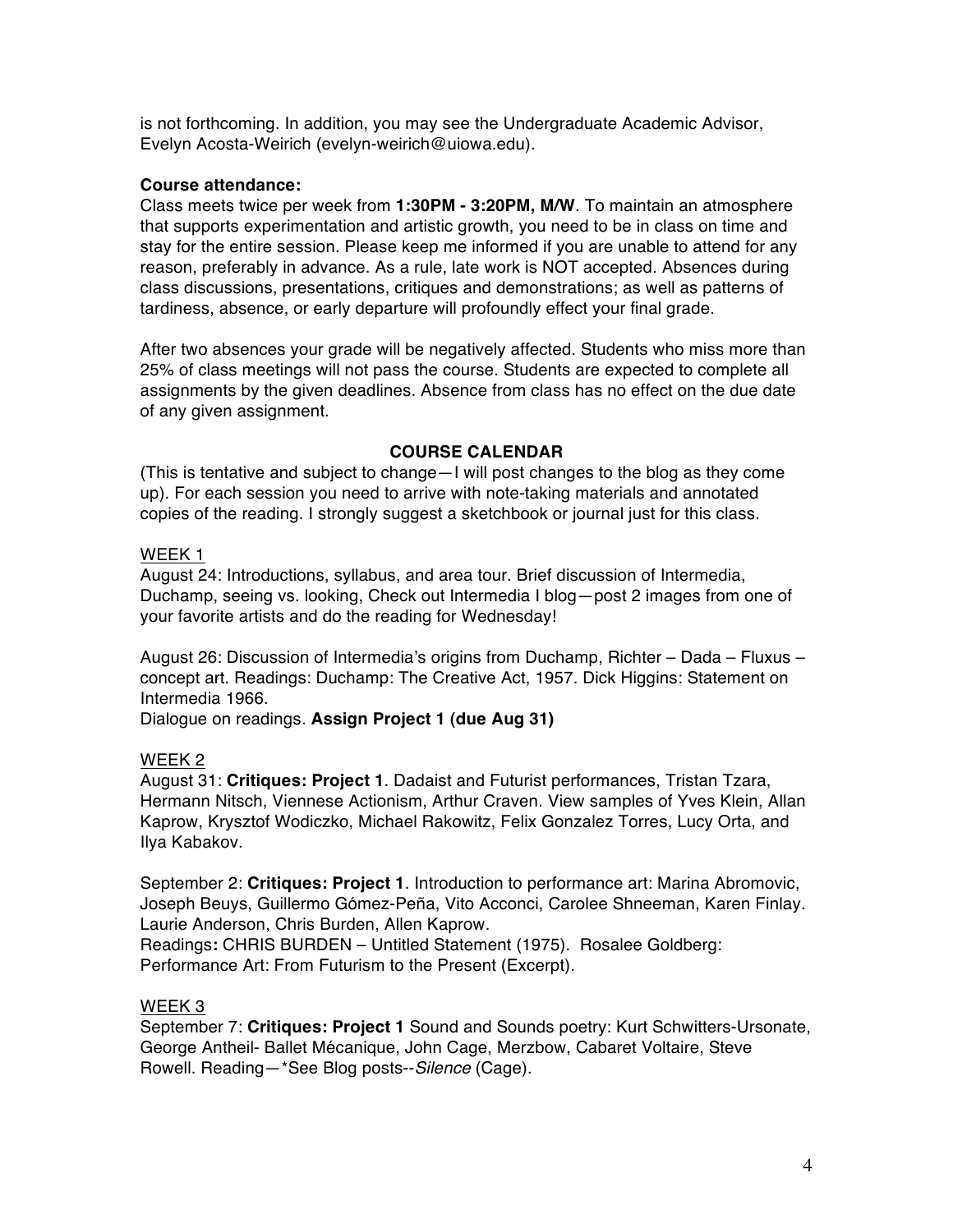September 9: **Critiques: Project 1.** Text as Image: Lettrism- Isidore Isou, André Breton, Gertrude Stein, Apollinaire. Reading—selection from *The Society of the Spectacle* (Debord)

\*Friday September 11: Intermedia BBQ 3-6PM. Upper City Park, Shelter 4. Potluck.

## WEEK 4

September 14: Skills Acquisition: Sound recording and editing with ProTools and Garage Band. **Assign Project 2—Meaningful Noise (due Sept 28)**

 September 16: *-* In class listening: Paul Miller aka DJ Spooky "Sinfonia Antarctica," "Lift-up over sounding" Steven Feld sound recordings in Papua New Guinea, Glenn Gould "The Idea of North."

\*Additional meetings scheduled for those new to editing media

#### WEEK 5

September 21: Presentation/discussion: Introduction to video. Paik, Nauman, Viola, Wegman, Kelly, Beiguelman, Arcangel, YouTube, Internet art. Reading—excerpts *Kino Eye* (Dziga Vertov).

 September 23: In-class viewing: Francis Alys *Gringo,* Pipolotti Rist *I see you see,* William Kentridge animations.

## WEEK 6

September 28: **Critiques: Project 2** 

September 30: **Critiques: Project 2.** Skills acquisition: Editing video in Final Cut Pro. **Assign Project 3 (due Oct. 21)**

\*Additional meetings scheduled for those new to editing media

#### WEEK 7

 October 5: Artist Presentations: Jenny Holzer, Barbara Krueger, Carrie Mae Weems, Lorna Simpson, Adrian Piper, Lawerence Weiner, Harrell Fletcher, and /or ? (student choice)

October 7: Culture Jamming/Activist Art in the Public Sphere: Kaufman, The Guerilla Girls, Negativland, Billionaires for Bush, The BLO, The Yes Men, Improv Everywhere.

## WEEK 8

October 12: Movement: Sophie Taeuber-Arp, Isadora Duncan, Rudolf Laban, Graham, Cunningham, Yvonne Rainer. Reading: TBA

October 14: Write reflective statements on the reading. Discuss. Video presentation and brief lecture. Reading— Sol Le Witt "Sentences on Conceptual Art."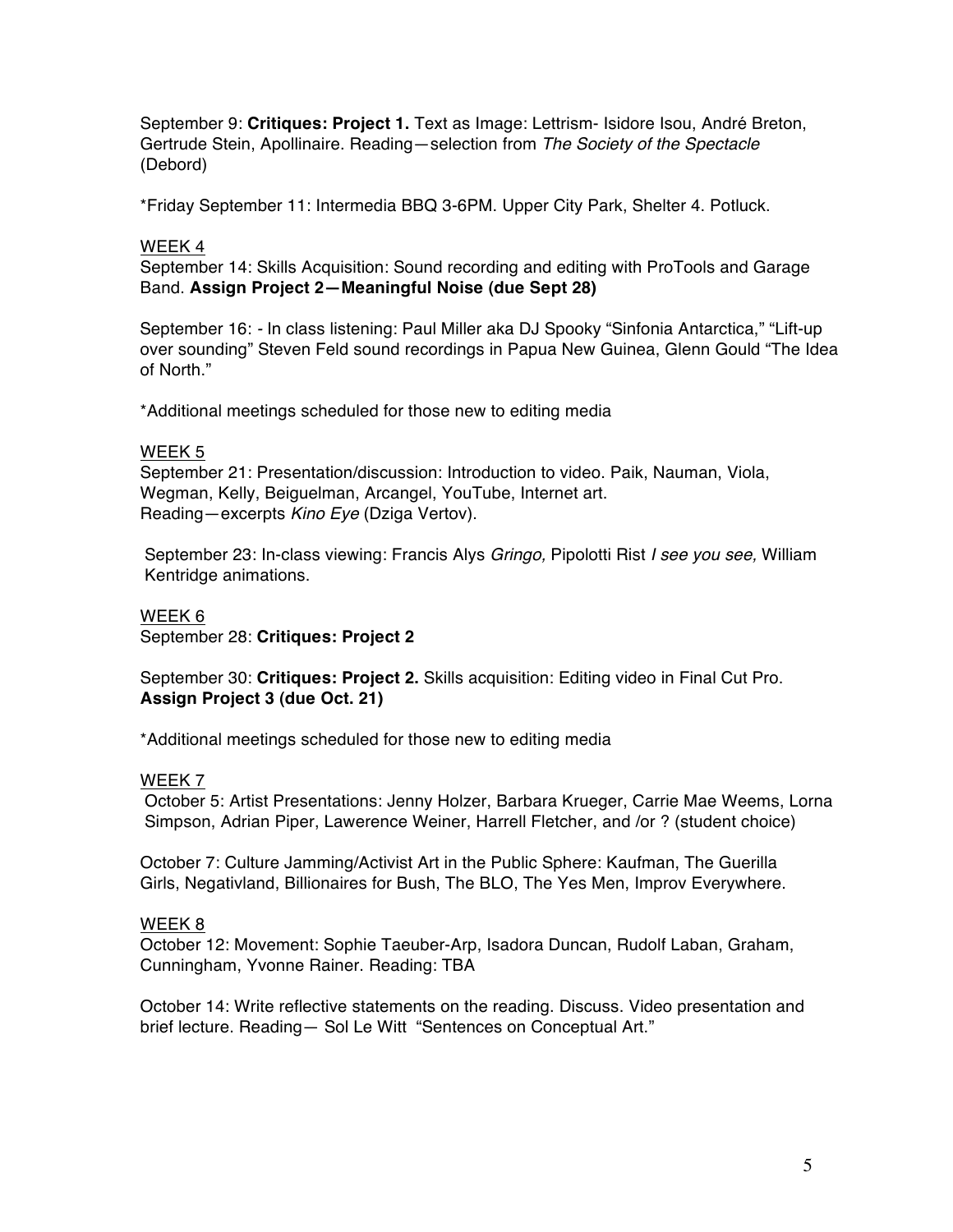WEEK 9

October 19: Spectatorship: Ideology, Icons, Semiotics, Representation, Photographic Truth, Power, and Knowledge. Video presentation— *Excerpts: Man With a Movie Camera.* 

October 21: **Critiques: Project 3**

WEEK 10 October 26: **Critiques: Project 3** October 28: **Critiques: Project 3. Discuss Project 4**

## WEEK 11

November 2: **Critiques: Project 3.** Reading--Extract from Jonathan Crary's "Installation Art in the New Millennium." In-class viewing: Art 21 James Turrell, Olafur Eliasson, and more.

November 4: Site-specific artwork, Schwitters-Merzbau, Alan Kaprow-blurring of life and art.

## WEEK 12

November 9: **Critiques: Project 4.** Land art—Smithson, Holt, De Maria, Goldsworthy, Heizer, Mendieta, Simparch. Reading: Smithson on Smithson November 11: Create a disturbance: Reading:*The Interventionists User*'*s Manual for the Creative Disruption of Everyday Life.* 

## WEEK 13

November 16: **Critiques: Project 4** November 18: **Critiques: Project 4**

## WEEK 14 Thanksgiving Recess: No class

WEEK 15

 November 30: Discussion and writing exercises: *Stephan Willats, "A Socially Interactive Model of Art Practice" and "Conventional Relationship of an Artwork between Artist and Audience."*

December 2: Miranda July and *Learning to Love You More* (précis due before discussion)

## WEEK 16

December 7: **Final Portfolio Presentations** December 9: **Final Portfolio Presentations**

Portfolios are due Wednesday, December 9.

\*\*\*\*\*\*\*\*\*

Project 1: Readymade assignment. Project 2: Meaningful Noise.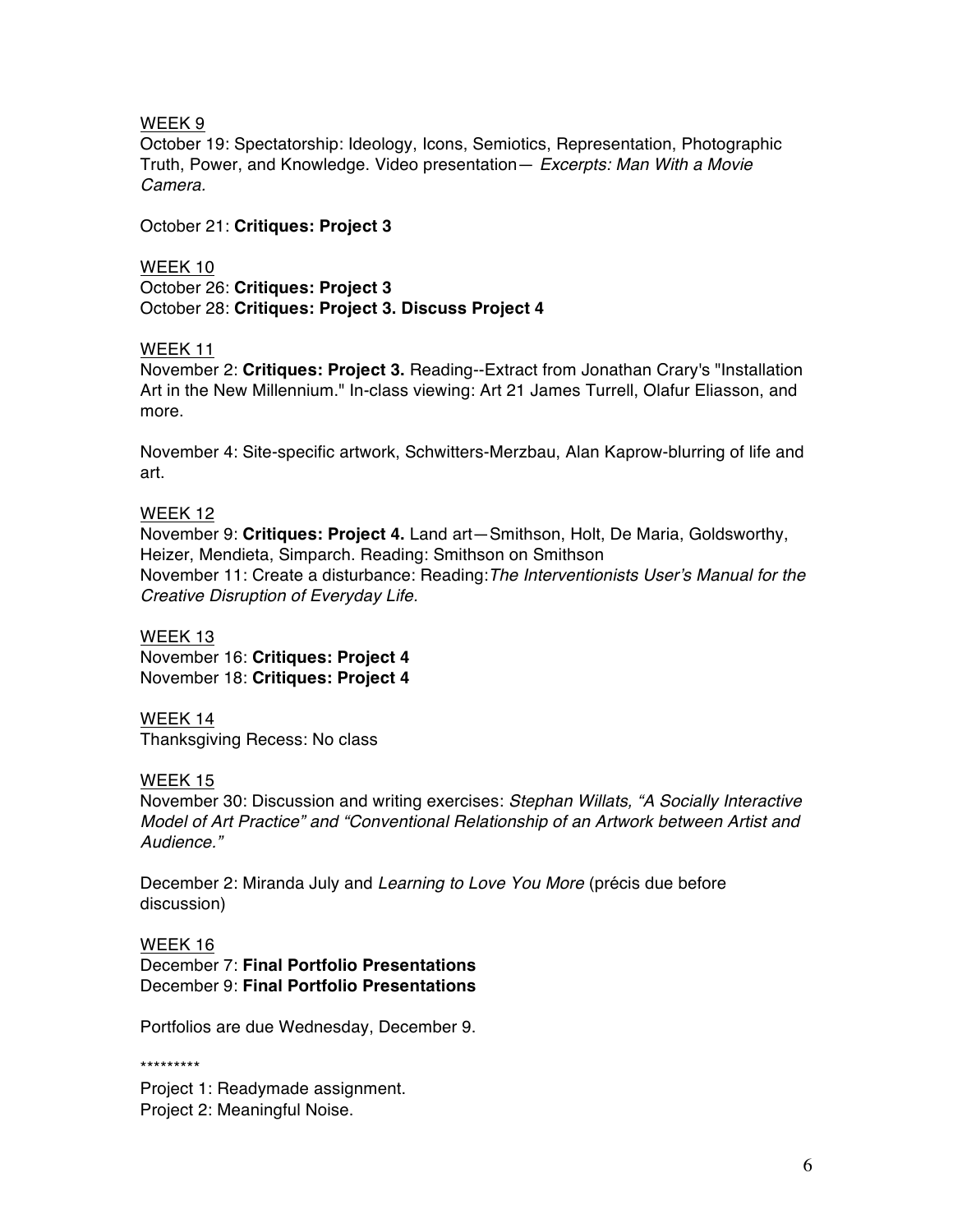Project 3: Time Based Video. Project 4: Transforming and Translating. **\*Detailed descriptions and criteria to follow on the class blog**

\*\*\*\*\*\*\*\*\*

## **Fall 2009**

## **School of Art and Art History Syllabus Information The University of Iowa** Course policies are governed by the College of Liberal Arts & Sciences

## **Electronic Communication**

University policy specifies that students are responsible for all official correspondences sent to their University of Iowa e-mail address (@uiowa.edu). Faculty and students should use this account for correspondences.

## **Homework Expectation**

For each semester hour of credit that an Art and Art History course carries, students should expect to spend approximately two hours per week outside of class preparing for class sessions. That is, in a three-credit-hour course, instructors design course assignments on the assumption that students will spend six hours per week in out-ofclass preparation.

## **Your Responsibilities**

Your responsibilities to this class -- and to your education as a whole -- include attendance and participation. This syllabus details specific expectations the instructor may have about attendance and participation. You have a responsibility to help create a classroom environment where all may learn. At the most basic level, this means you will respect the other members of the class and the instructor and treat them with the courtesy you hope to receive in return.

## **Student Classroom Behavior**

The ability to learn is lessened when students engage in inappropriate classroom behavior, distracting others; such behaviors are a violation of the Code of Student Life. When disruptive activity occurs, a University instructor has the authority to determine classroom seating patterns and to request that a student exit the classroom, laboratory, or other area used for instruction immediately for the remainder of the period. One-day suspensions are reported to appropriate departmental, collegiate, and Student Services personnel (Office of the Vice President for Student Services and Dean of Students).

## **Academic Fraud**

Plagiarism and any other activities when students present work that is not their own are academic fraud. Academic fraud is a serious matter and is reported to the departmental DEO and to the Associate Dean for Undergraduate Programs and Curriculum. Instructors and DEOs decide on appropriate consequences at the departmental level while the Associate Dean enforces additional consequences at the collegiate level. See the CLAS Academic Fraud section of the Student Academic Handbook. www.clas.uiowa.edu/students/handbook/x/#2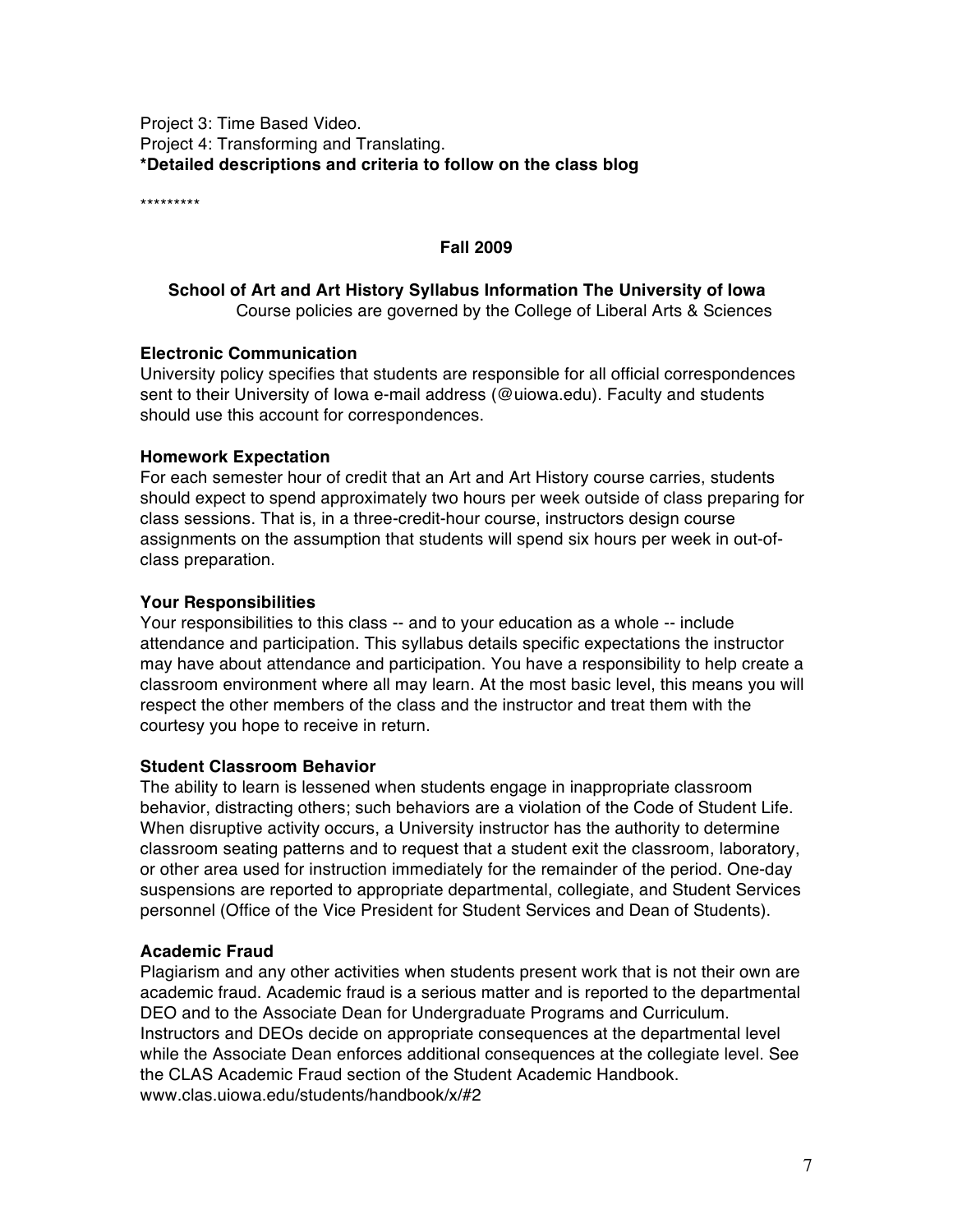## **Accommodations for Disabilities**

A student seeking academic accommodations should first register with Student Disability Services and then meet privately with the course instructor to make particular arrangements. For more information see Student Disability Services at www.uiowa.edu/~sds/

## **Understanding Sexual Harassment**

Sexual harassment subverts the mission of the University and threatens the well-being of students, faculty, and staff. All members of the UI community have a responsibility to uphold this mission and to contribute to a safe environment that enhances learning. Incidents of sexual harassment should be reported immediately. See the UI Comprehensive Guide on Sexual Harassment for assistance, definitions, and the full University policy.

## **Reacting Safely to Severe Weather**

In severe weather, class members should seek appropriate shelter immediately, leaving the classroom if necessary. The class will continue if possible when the event is over. For more information on Hawk Alert and the siren warning system, visit the Public Safety web site.

## **Resources for Students**

- Writing Center 110 English-Philosophy Building, 335-0188, www.uiowa.edu/~writingc
- Speaking Center 12 English-Philosophy Building, 335-0205, www.uiowa.edu/~rhetoric/centers/speaking
- Mathematics Tutorial Laboratory 314 MacLean Hall, 335-0810, www.uiowa.edu/mathlabTutor
- Referral Service Campus Information Center, Iowa Memorial Union, 335-3055, www.imu.uiowa.edu/cic/tutor\_referral\_service

# **CLAS Final Examination Policies**

Final exams may be offered only during finals week. No exams of any kind are allowed during the last week of classes. Students should not ask their instructor to reschedule a final exam since the College does not permit rescheduling of a final exam once the semester has begun. Questions should be addressed to the Associate Dean for Undergraduate Programs and Curriculum.

## **Missed exam policy**

University policy requires that students be permitted to make up examinations missed because of illness, mandatory religious obligations, certain University activities, or unavoidable circumstances. Excused absence forms are required and are available at the Registrar web site: www.registrar.uiowa.edu/forms/absence.pdf